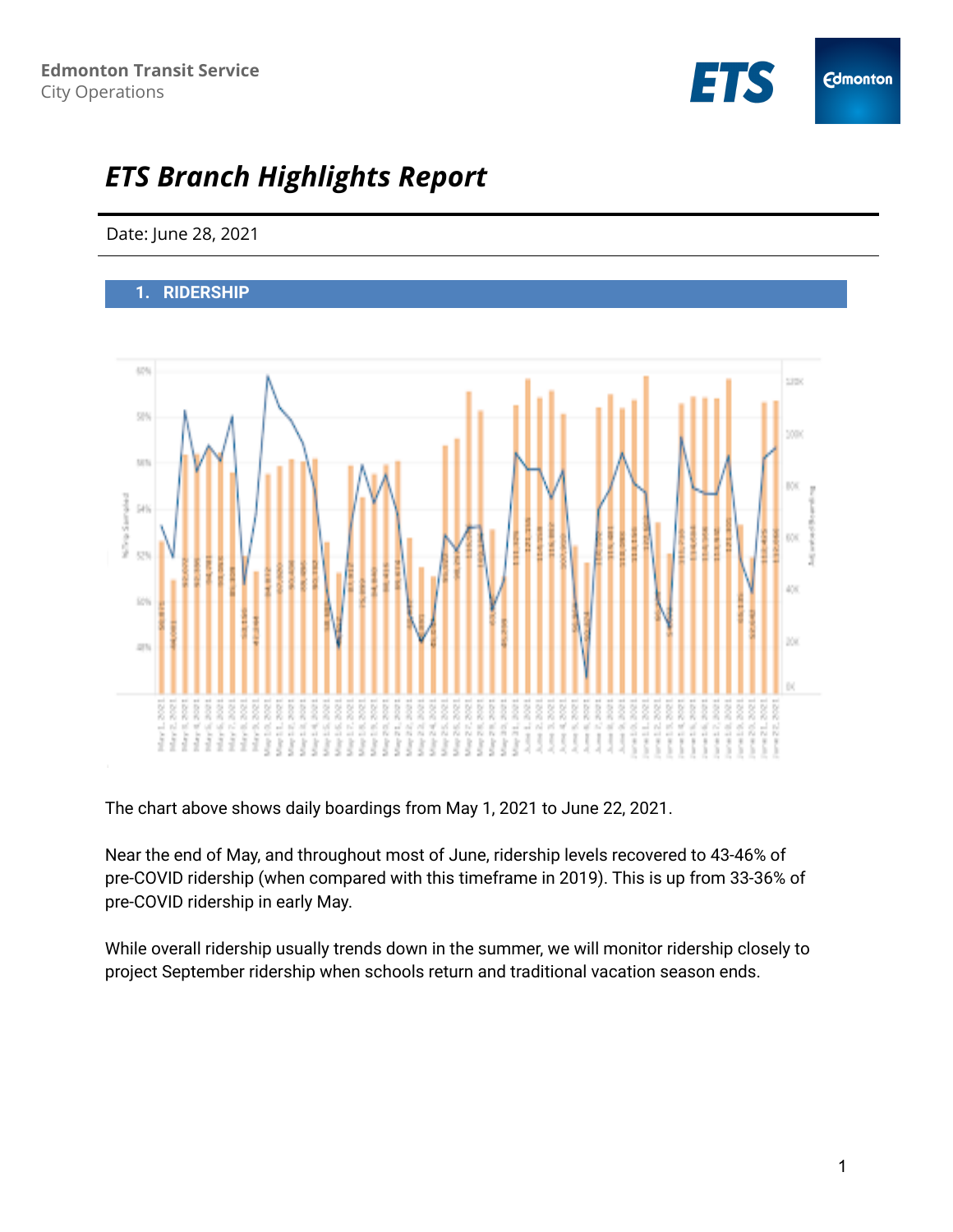#### **CUTRIC Membership Update**

Edmonton Transit Service is now a member of Canadian Urban Transit Research & Innovation Consortium (CUTRIC) to share knowledge, data and experience about our electric bus fleet and learn more about alternative fuel options for bus fleets, like hydrogen and electrification. ETS is excited to support CUTRIC's objective to grow the low-carbon transportation network across Canada and North America, leading to job growth and economic development over the long-term.

#### **Face Coverings on Public Transit**

On June 25, City Council voted toend the mandatory indoor public places mask mandate on July 1. However, a Provincial order to use face coverings on public transportation and vehicles for hire will continue past July 1. Stage 3 of the Province's reopening takes place on July 1 and the general indoor provincial mask mandate will be lifted, but masking will still be required on public transit and vehicles for hire. Administration will follow up with more communication to the public as information becomes available.

## **City Council June 30th**

On June 30th, City Council will discuss the Safer for All [Interim](https://bit.ly/3qa4ENr) report in response to the [Community](https://www.edmonton.ca/sites/default/files/public-files/documents/PDF/SaferForAll-CSWBTaskForce-Report-March30_2021.pdf) Safety and Well-Being Task Force report that made recommendations for services users and service providers to address systemic barriers and inequities and create policy changes to achieve better safety outcomes for Edmotonians.

The Safer for All Interim report includes acknowledgment of work done to improve safety and security on public transit Edmonton. The work plan confirms the partner organizations share a commitment to a more compassionate and inclusive city and have confirmed that significant work is underway. The work to create a safe, inclusive community remains and is urgent anti-racism must guide our actions, and the work plan outlines how the organizations will continue to move forward.

Also on the agenda on June 30th is the Amendment to the Conduct of Transit Passengers Bylaw 8353, to reduce the current fine amount for fare evasion from \$250 to \$150. The updated Bylaw also replaces the term loitering with inappropriate behavior that can reasonably be expected to interfere with the safety or comfort of others, including passengers and Edmonton Transit Service employees, to better promote safety on transit property. Prior to discussions around changing the fine amount for loitering, Transit Peace Officers moved to an assistance model for fare evasion offenders and non-destination riders. Providing assistance includes sharing connections to social services and supports, transportation connections to shelters, providing support for extreme weather conditions in winter and summer.

ETS is continuing work on improving transit and security through the summer with targeted consultation with key community stakeholders to further enhance the transit safety and security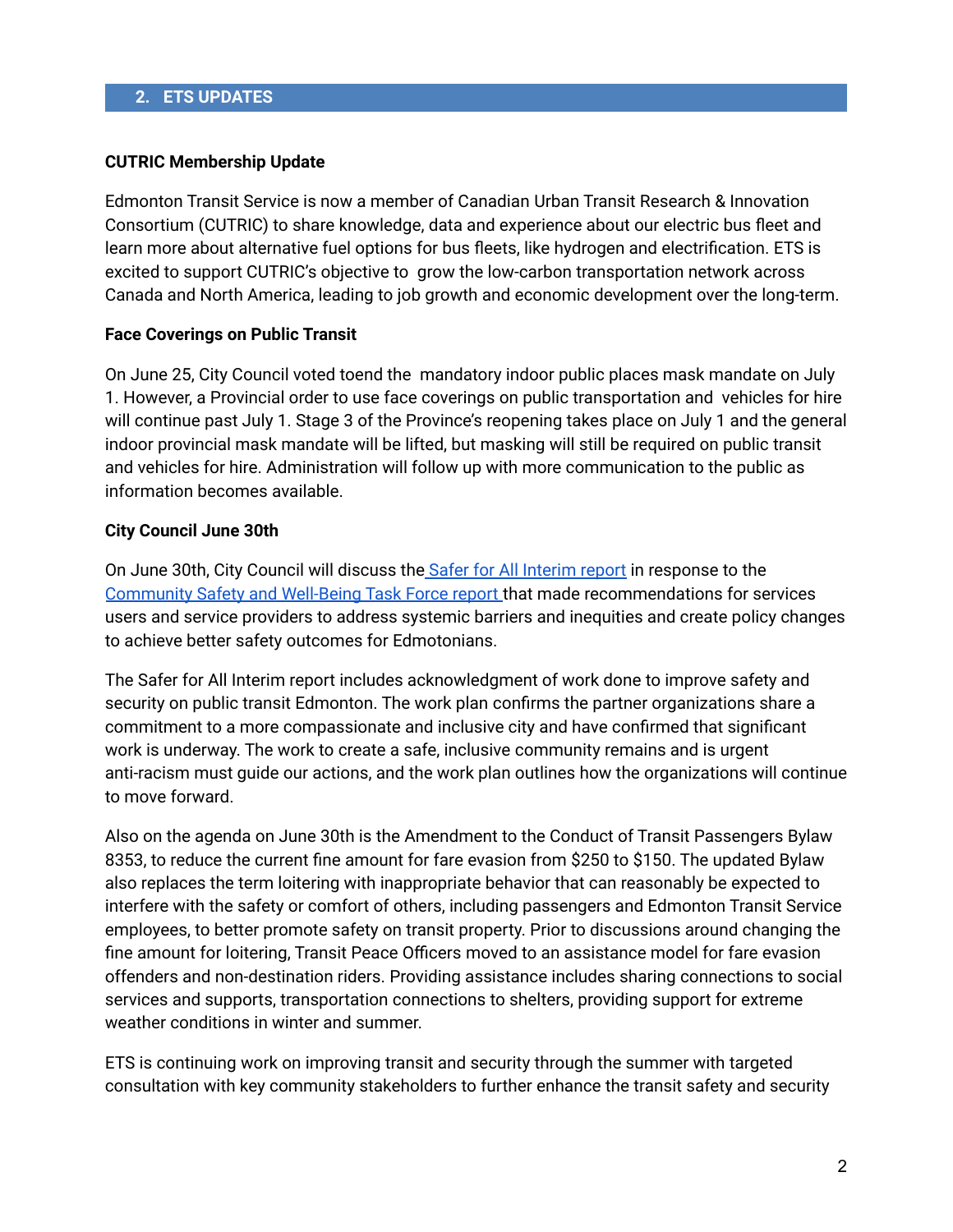framework, identify root causes and action planning to address safety concerns experienced by our diverse communities.

# **Government Station Update**

*Caution: this update references colonial and residential school violence. Please visit fnha.ca/residentialschools for more services and support*

June marks National Indigenous History Month. We also continue to collectively feel the pain and grief about uncovering the remains of now 1,323 children in unmarked graves in residential schools across Canada. We acknowledge the genocide, remember the missing children, the families left behind, and the survivors of Canada's residential school system

For the past year, Administration has been a part of an Indigenous Working Circle process, engaging Indigenous Elders and residential schools survivors, as well as members of the francophone and Arts communities, to provide guidance on the original murals at the LRT station, renaming, interpretation and reconciliation efforts. These discussions continue to take place. It is important we take the proper time and care to truly listen and build meaningful relationships. Administration will take steps to rename the station in coordination with the Naming Committee and recommendations from the Working Circle.

On June 7, City Council directed Administration to remove the reference to Grandin from the Grandin LRT Station, work towards recommendation for a new name for the station, and remove the original mural of Bishop Grandin, a proponent of the residential school system. In the meantime, the station is now being referred to as the Government Centre LRT Station.

To date, Administration has worked quickly to cover the original murals in the LRT station, and the name on the LRT Station facade, wayfinding signage and system maps. Electronic destination signage and audio announcements on trains have also been changed to Government Centre. Administration continues to work to remove the name from digital maps, tools and various websites.

# **LRT Network Plan Update**

City Council has approved \$333 million of municipal funding for the Capital Line South LRT Extension from Century Park to the Heritage Valley Park & Ride. Expanding the existing line will improve mobility and access to neighbourhoods in southwest Edmonton, increasing connection for all Edmontonians. Anticipated completion is scheduled for 2027. As part of extending the LRT further south, ETS will also add another LRT Operations & Maintenance facility in the area.

Earlier this year, work began on another major part of our LRT network: Valley Line West. The City's partner, Marigold Infrastructure Partners, is in the process of preparing project plans and designs and procuring major construction contracts. Geotechnical work is underway along the line, with construction set to begin later this summer. Construction will be in full swing in 2022. Construction also continues on the Metro Line extension from NAIT into Blatchford. The station is